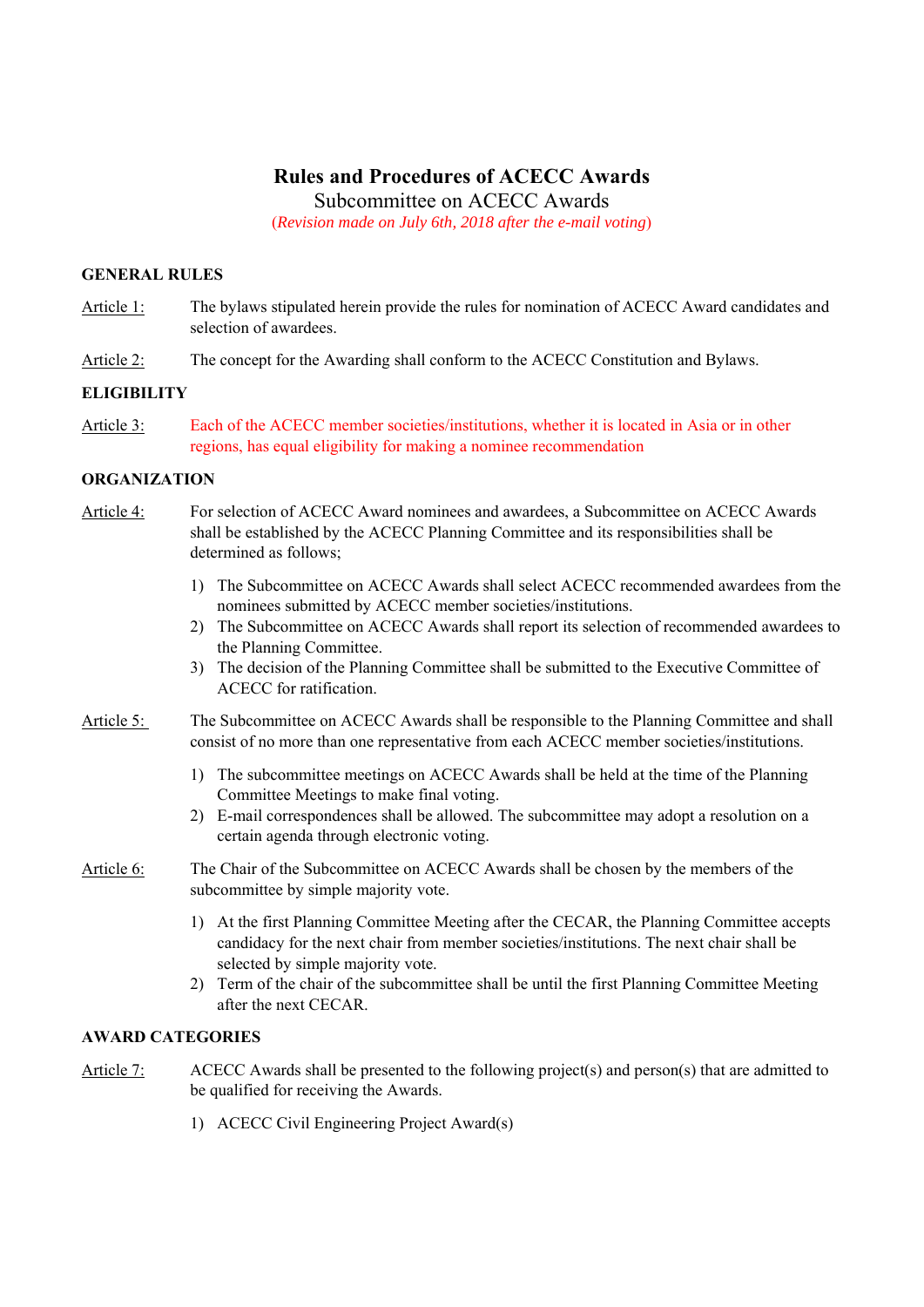- 2) ACECC Civil Engineering Achievement Award(s)
- 3) ACECC Technical Committee Activity Award

### **ACECC CIVIL ENGINEERING PROJECT AWARD(S)**

- Article 8: The ACECC Civil Engineering Project Award(s) shall be granted to a project, the service of which to the public was started in the past three years, in principle, from the deadline day of the application for the Award previous time to that of the application for the Award present time, and is judged to have achieved a remarkable contribution to the advancement of civil engineering and development in Asia.
- Article 9: The ACECC Civil Engineering Project Award(s) will honor and recognize the efforts made by all those engineers who worked for the project. The person who is registered in the Nomination Form as the "Project Representative" shall receive the award on behalf of the project.

### **ACECC CIVIL ENGINEERING ACHIEVEMENT AWARD(S)**

Article 10: The ACECC Civil Engineering Achievement Award(s) shall be granted to a person belonging to a member society of ACECC who has demonstrated outstanding lifetime achievement, leadership, and a long-term commitment to excellence, benefitting and advancing civil engineering in Asia and internationally.

### **ACECC TECHNICAL COMMITTEE ACTIVITY AWARD**

Article 11: The ACECC Technical Committee Activity Award shall be granted to a Technical Committee which has shown exceptional leadership and professionalism in the activities of the TC and is judged to have achieved a remarkable contribution to the advancement of civil engineering development in Asia.

### **CALLING FOR NOMINEE RECOMMENDATIONS**

- Article 12: Calling for ACECC Award nominees shall be announced within each economy at the discretion of the local ACECC member society/institution.
- Article 13: A member society/institution can nominate only one project and one person for the above first two stipulated awards. Technical Committee Activity Award shall be self-recommended by Technical Committees which have been active for more than two years or terminated in the last three years.
- Article 14: The Letter of recommendation for the ACECC Civil Engineering Project Award(s) shall provide the information on
	- 1) The outline of the nominated project,
	- 2) The name of the project representative,
	- 3) Reason for recommendation,
	- 4) Photographs, and
	- 5) Project reports or articles in journals or magazines, if any.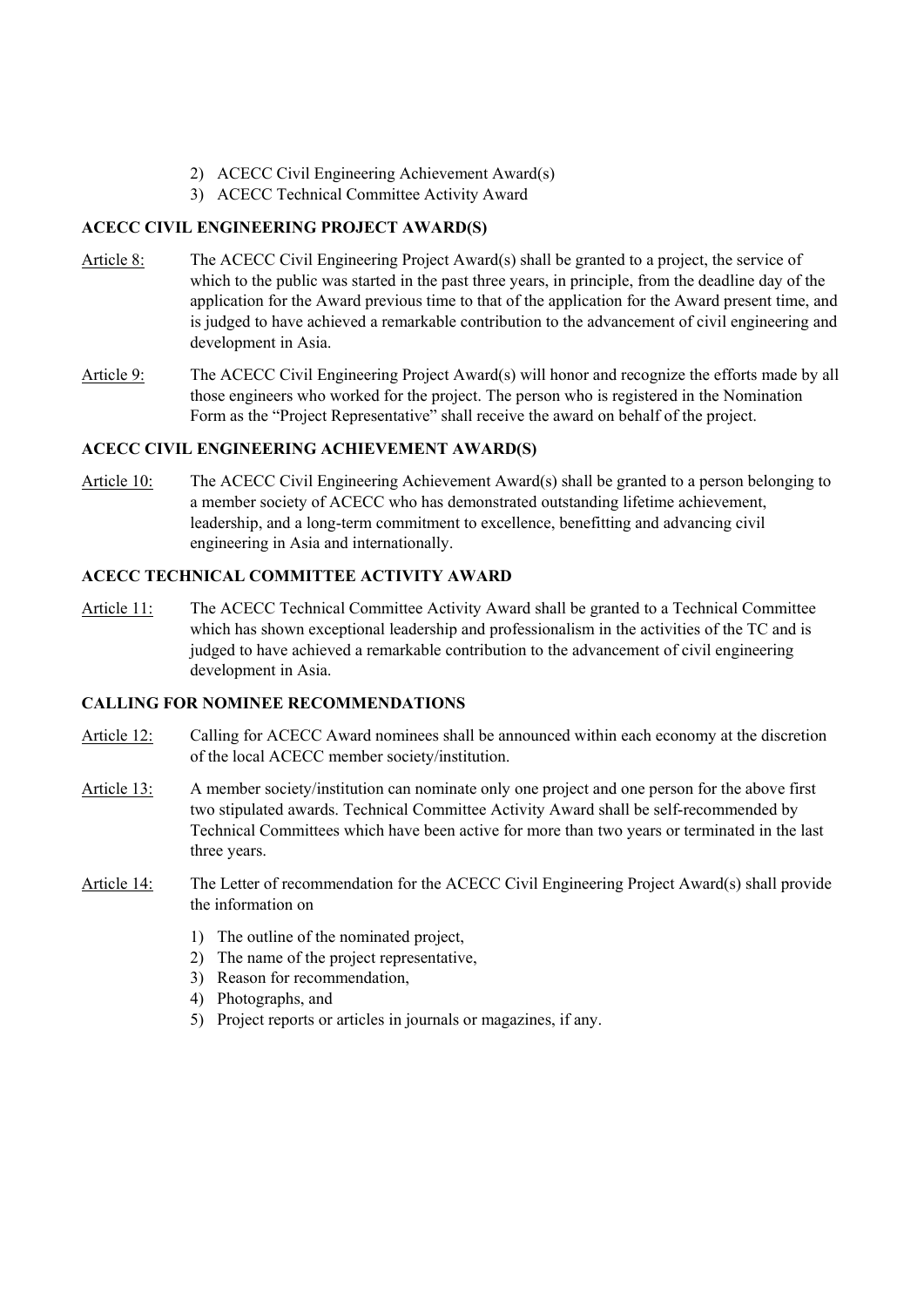Article 14.2: Reason for recommendation should be itemized into

- a) Contribution to the advancement of civil engineering
- b) Contribution to the region where the project was undertaken
- c) How the project will have impact on or spread through the Asian region, and
- d) Any other special remarks, if any.
- Article 15: The Letter of recommendation for the ACECC Civil Engineering Achievement Award(s) shall provide the information on
	- 1) The nominee's profile,
	- 2) Reason for recommendation, and
	- 3) Presented paper(s) authored or relevant projects managed by the nominee, if any.
	- Article 15.2: Reason for recommendation should be itemized into
		- a) Contribution to the advancement of civil engineering
		- b) Contribution to international cooperation and support
		- c) Contribution to the Asian region or in ACECC member economies
		- d) Any other special remarks, if any.
- Article 16: The letter of recommendation for the ACECC Technical Committee Activity Award shall provide the information of the TC's activity which contributed to achieving the purpose and objectives of ACECC.
- Article 17: A nomination must be made using the "Nomination Form" adopted by the Subcommittee for the purpose including a letter of recommendation for the nominated person or project from an ACECC member society/institution.
- Article 18: The Chair of the Subcommittee shall encourage communication among committee members by any means in the course of selection of the recommended awardees.
	- 1) The chair shall operate the subcommittee on ACECC Awards.
	- 2) The chair shall report the results of award voting through the Planning Committee Meeting to the Executive Committee Meeting for approval.
	- 3) The chair shall introduce the award winners at the time of the CECAR.
	- 4) In the absence of the chair, the subcommittee members shall choose among themselves the acting chair to act in the capacity of the chair.

#### **DECISION OF THE AWARDEES, TIMING, AND AWARD PRESENTATION**

- Article 19: The Subcommittee on Awards shall select recommended awardees in the following way and report the result to the Planning Committee for its approval to report to the Executive Committee. Voting may be by electronic communication without any requirement for attendance at a meeting.
	- Article 19.2: *Voting for ACECC Civil Engineering Project Award(s):* Each member will consider and score each nominated project on the basis of the four criteria listed on the project awards voting form (1 to 100 points).

Each member, based on the number of points scored, will rank each project on the form, from 1 to  $x$  (where  $x$  is the total number of projects nominated) with 1 being the highest ranked project and *x* the lowest ranked project.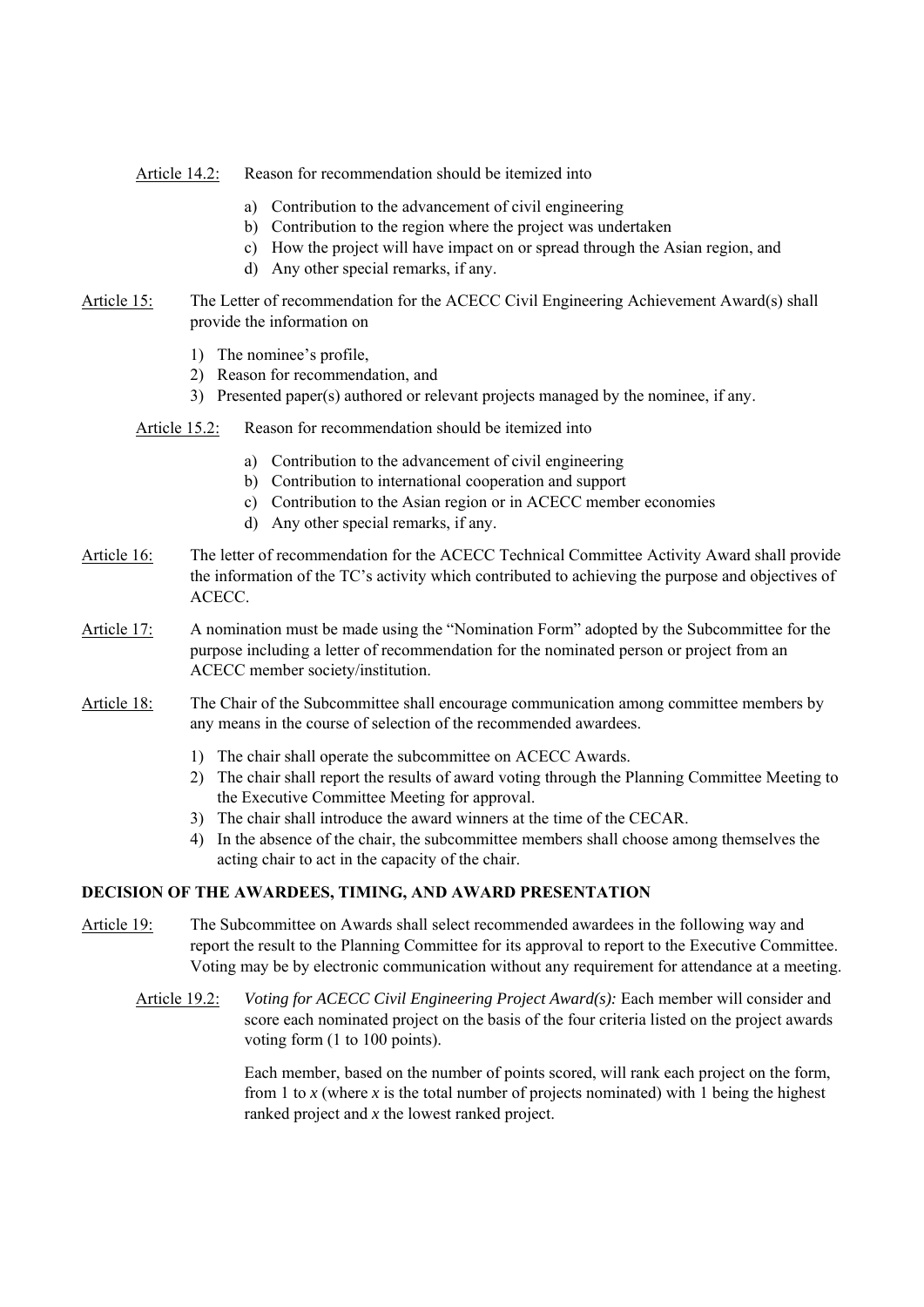The Awards sub-committee chair will compile and total the ranking of each project by each member on the voting summary form. The highest ranked (corresponding to the lowest number) project will be selected to receive the "Outstanding Civil Engineering Project Award".

Up to five other projects, based on compilation of ranking, will be recommended for special mention and be eligible for the "Civil Engineering Project Award", with the condition that out of the total of up to six projects awarded (including the Outstanding Civil Engineering Project Award) at least two projects are from nominations from high categories of ACECC membership and at least three projects are from the remaining ACECC members' nominations (middle and low categories).

Article 19.3: *Voting for ACECC Civil Engineering Achievement Award(s)*: Each member will consider and score each nominee on the basis of the three criteria listed on the achievement awards voting form (1 to 100 points).

> Each member, based on the total number of points scored, will rank each nominee on the form from 1 to *y* (where *y* is the total number of people nominated) with 1 being the highest ranked nominee and *y* the lowest ranked nominee.

> The Awards sub-committee chair will compile and total the ranking of each nominee by each member on the voting summary form.

Up to four highest ranked (corresponding to the lowest number) nominees with at least one nominee from high categories of ACECC membership and at least one nominee from the remaining ACECC members (middle and low categories) will be selected for the "ACECC Civil Engineering Achievement Awards".

Article 19.4: *Voting for ACECC Technical Committee Activity Award*: Each member will consider and rank each nominated Technical Committee from 1 to *z* (where *z* is the total number of TCs nominated), with 1 being the highest rank and *z* the lowest rank.

> The Awards sub-committee chair will compile and total the rankings of each nominated TC by each member on the voting summary form.

> The highest ranked (corresponding to the lowest number) TC will be selected to receive the "ACECC Technical Committee Activity Award".

- Article 19.5: *Endorsement Procedure:* The Chair of the Subcommittee tallies the scores submitted by all subcommittee members and reports the ballot result to the Planning Committee Meeting held prior to the month of CECAR, for consideration.
- Article 20: The Executive Committee shall decide the awardees by majority vote.
- Article 21: As many as six awards of the ACECC Civil Engineering Project Award(s), four awards of the ACECC Civil Engineering Achievement Award(s), and one Technical Committee Activity Award may be granted at one commendation.
- Article 22: Commendation of ACECC Awards shall be conducted once every three years coinciding with the CECAR by presenting Award certificates and plaques to the awardees during that event.